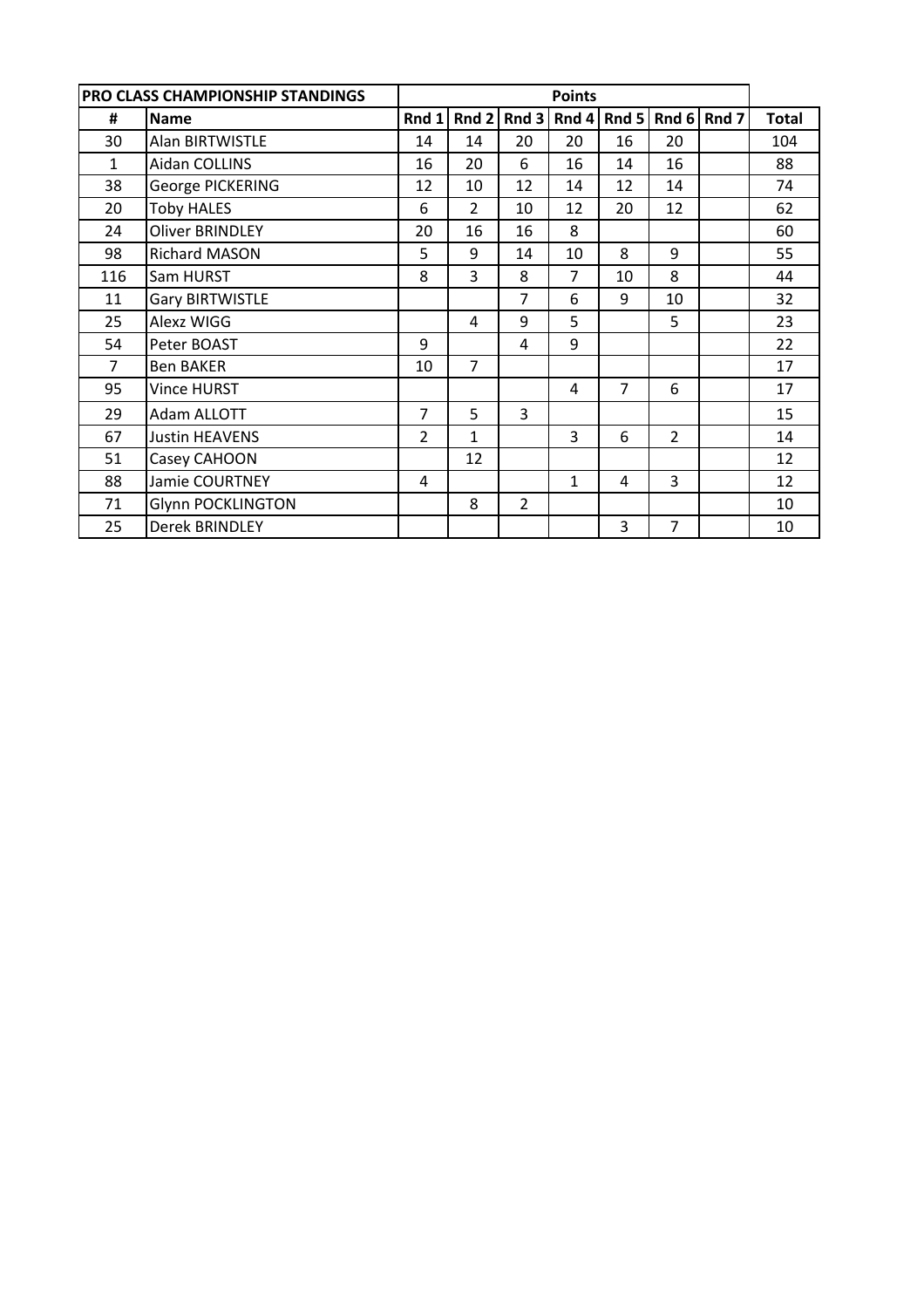|                |     | <b>RESTRICTED CHAMPIONSHIP</b> |                |                |                | <b>Points</b>   |                |                |             |                         |
|----------------|-----|--------------------------------|----------------|----------------|----------------|-----------------|----------------|----------------|-------------|-------------------------|
| Pos.           | #   | <b>Name</b>                    | Rnd 1          | Rnd 2          |                | Rnd $3$ Rnd $4$ | Rnd 5          |                | Rnd 6 Rnd 7 | <b>Total</b>            |
| $\mathbf{1}$   | 46  | Daniel KAFKA                   | 12             | 20             | 14             | 20              | 9              | 14             |             | 89                      |
| $\overline{2}$ | 35  | Mike HILL                      | 16             | 9              | 12             | 16              | $\overline{7}$ | 9              |             | 69                      |
| 3              | 37  | Leah TOKELOVE                  |                |                | $\overline{7}$ | 14              | 20             | 16             |             | 57                      |
| $\overline{4}$ | 70  | Richard ROWDEN                 | 3              | 12             |                | 12              | 10             | 12             |             | 49                      |
| 5              | 8   | Jake MASON                     |                |                | 20             |                 | 14             | 10             |             | 44                      |
| 6              | 13  | Gary INMAN                     |                | 10             | 6              | 10              | 8              | 6              |             | 40                      |
| $\overline{7}$ | 77  | <b>Steve NEWSHAM</b>           | 8              | 14             |                |                 | 6              | 8              |             | 36                      |
| 8              | 40  | <b>Kye FORTE</b>               |                |                |                | $\overline{2}$  | 12             | 20             |             | 34                      |
| 9              | 134 | <b>Connor BOLSOVER</b>         |                | 16             | 16             |                 |                |                |             | 32                      |
| 10             | 6   | Christophe DECOMBARD           | 14             | $\overline{7}$ |                | 8               |                |                |             | 29                      |
| 11             | 34  | Andrew SMITH                   | 10             | 6              |                |                 | 3              | 4              |             | 23                      |
| 12             | 8   | Sean BYRNE                     |                |                |                |                 | 16             | $\overline{7}$ |             | 23                      |
| 13             | 20  | Michael HERMAN                 | 5              | 8              | $\mathbf{1}$   | 5               |                | 3              |             | 22                      |
| 14             | 33  | Sean KELLY                     | 20             |                |                |                 |                |                |             | 20                      |
| 15             | 18  | Jon BELL                       | $\overline{7}$ |                | 10             |                 |                |                |             | 17                      |
| 16             | 40  | Lez STEVENS                    |                | $\mathbf{1}$   |                | 9               | 4              | $\mathbf{1}$   |             | 15                      |
| 17             | 43  | Matt MOORE                     | 9              |                |                | 3               |                |                |             | 12                      |
| 18             | 142 | lan CHERRY                     |                |                | 9              |                 |                |                |             | 9                       |
| 19             | 89  | <b>Hubert BASTIE</b>           | $\mathbf{1}$   |                | 8              |                 |                |                |             | 9                       |
| 20             | 93  | Martin HUNING                  | 6              |                | $\overline{2}$ |                 |                |                |             | 8                       |
| 21             | 76  | <b>Brad HARDMAN</b>            |                | $\overline{2}$ |                | 4               | $\overline{2}$ |                |             | 8                       |
| 22             | 80  | Mike FISHER                    |                |                | 3              |                 |                | 5              |             | 8                       |
| 23             | 55  | Angelo VAN ZELE                |                |                |                | $\overline{7}$  |                |                |             | $\overline{7}$          |
| 24             | 65  | Kier ARMSTRONG                 |                |                |                |                 | 5              | $\overline{2}$ |             | $\overline{7}$          |
| 25             | 193 | lan LEWIS                      |                |                |                | 6               |                |                |             | 6                       |
| 26             | 144 | Adam LOVESEY                   |                |                | 5              |                 |                |                |             | 5                       |
| 27             | 10  | Robert KINGERBY                | 4              |                |                |                 |                |                |             | $\overline{\mathbf{4}}$ |
| 28             | 15  | Peter JORDAN                   |                |                | 4              |                 |                |                |             | 4                       |
| 29             | 62  | <b>Bram DE ROECK</b>           | $\overline{2}$ |                |                | $\mathbf{1}$    | $\mathbf{1}$   |                |             | $\overline{\mathbf{4}}$ |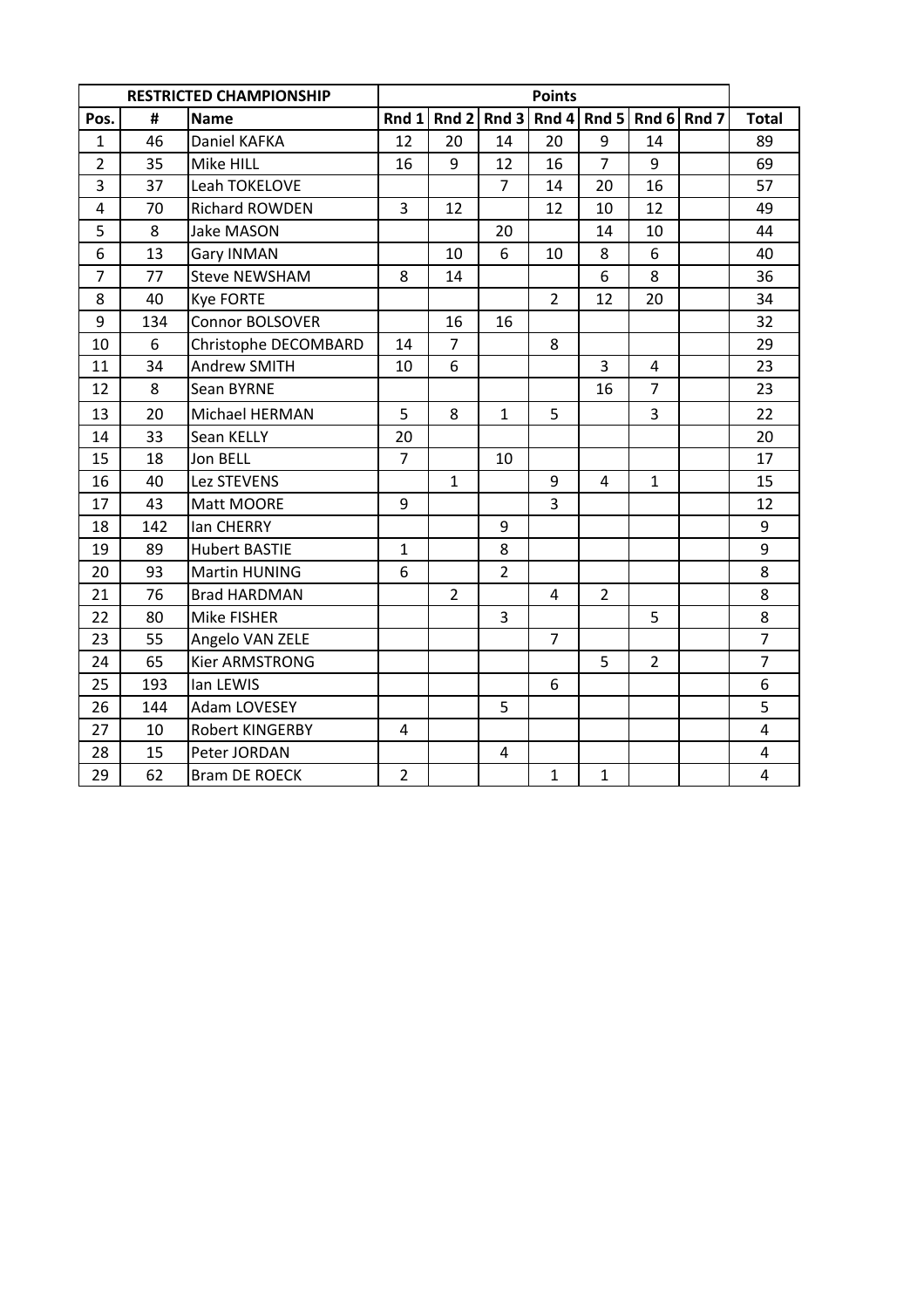|                |      | <b>ROOKIE CHAMPIONSHIP</b> |                  |                |                  | <b>Points</b>  |                |                   |                |
|----------------|------|----------------------------|------------------|----------------|------------------|----------------|----------------|-------------------|----------------|
| Pos.           | #    | <b>Name</b>                | Rnd 1            | Rnd $2$        | Rnd 3            | Rnd 4          |                | Rnd 5 Rnd 6 Rnd 7 | <b>Total</b>   |
| $\mathbf{1}$   | 9    | Ross Sharp                 | 20               | 16             |                  | 14             | 20             | 20                | 90             |
| $\overline{2}$ | 109  | <b>Tim Aucott</b>          | 12               | 14             | 14               | 20             | 16             | 12                | 88             |
| 3              | 102  | Tom Dunkley                | 9                | 12             | 10               | 16             | 8              | 5                 | 60             |
| 4              | 138  | <b>Louis BRETON</b>        | 14               |                | 16               | 12             |                |                   | 42             |
| 5              | 147  | Adrian middleton           | 10               | 8              |                  |                | 14             | 10                | 42             |
| 6              | 36   | Joe Banks                  |                  | $\overline{7}$ | 8                |                | 12             | $\overline{7}$    | 34             |
| $\overline{7}$ | 88   | Ross Lewington             |                  | 9              | 12               | $\overline{3}$ | 3              | 6                 | 33             |
| 8              | 166  | <b>ANDREAS TIETZ</b>       |                  |                | 20               | 4              |                |                   | 24             |
| 9              | 127  | Dave Lambert               | 5                | 10             |                  | 9              |                |                   | 24             |
| 10             | 115  | Tom Edwards                |                  | 6              | 3                |                | $\overline{7}$ | 8                 | 24             |
| 11             | 110  | Liam WORTON                |                  |                |                  |                | 10             | 14                | 24             |
| 12             | 199x | <b>JAVIER PALAU</b>        |                  | 20             |                  |                |                |                   | 20             |
| 13             | 87x  | <b>Fred Rombaut</b>        | 16               |                |                  |                |                |                   | 16             |
| 14             | 46   | <b>Barry DUKES</b>         |                  |                |                  |                |                | 16                | 16             |
| 15             | 188  | Neil Mcqueen               |                  |                | 6                | $\overline{2}$ | 6              |                   | 14             |
| 16             | 141  | <b>Richard Gardiner</b>    | $\overline{2}$   |                | 4                |                |                | 9                 | 15             |
| 17             | 53   | Connor Jackson             |                  | 5              |                  |                | 5              | $\overline{2}$    | 12             |
| 18             | 112  | Lee SADLER                 |                  |                |                  |                | 9              | 3                 | 12             |
| 19             | 145  | Pierre-Alexandre TREUST    |                  |                |                  | 10             |                |                   | 10             |
| 20             | 32   | <b>Andrew MURPHY</b>       |                  |                |                  | $\overline{7}$ | $\overline{2}$ | $\mathbf{1}$      | 10             |
| 21             | 119  | <b>Ben Smith</b>           |                  |                | $\boldsymbol{9}$ |                |                |                   | 9              |
| 22             | 136  | <b>Martin Mills</b>        |                  |                | 5                |                |                | 4                 | 9              |
| 23             | 81   | damian McCann              | 8                |                |                  |                |                |                   | 8              |
| 24             | 16   | <b>Alistair LATTIMER</b>   |                  |                |                  | 8              |                |                   | 8              |
| 25             | 158  | <b>Richard THROWER</b>     |                  | $\overline{2}$ |                  | 6              |                |                   | 8              |
| 26             | 93   | ian Lewis                  |                  |                | $\overline{7}$   |                |                |                   | $\overline{7}$ |
| 27             | 12   | Milo Hiscox                | $\overline{7}$   |                |                  |                |                |                   | $\overline{7}$ |
| 28             | 117  | lee stevens                | $\boldsymbol{6}$ |                |                  |                |                |                   | 6              |
| 29             | 47   | Andy BAKER                 |                  |                |                  | 5              |                |                   | 5              |
| 30             | 13x  | andy thomas                | 4                |                |                  |                |                |                   | 4              |
| 31             | 39   | <b>Rick BEARCROFT</b>      |                  |                |                  |                | 4              |                   | 4              |
| 32             | 139  | simon parkin               | 3                |                |                  |                |                |                   | $\overline{3}$ |
| 33             | 199  | Gavin THOMAS               |                  |                |                  |                | $\mathbf{1}$   |                   | $\mathbf{1}$   |
| 34             | 82   | <b>Isaac HUNTER</b>        |                  | $\mathbf{1}$   |                  |                |                |                   | $\mathbf 1$    |
| 35             | 66   | James O'HARA               | $\mathbf{1}$     |                |                  |                |                |                   | $\mathbf{1}$   |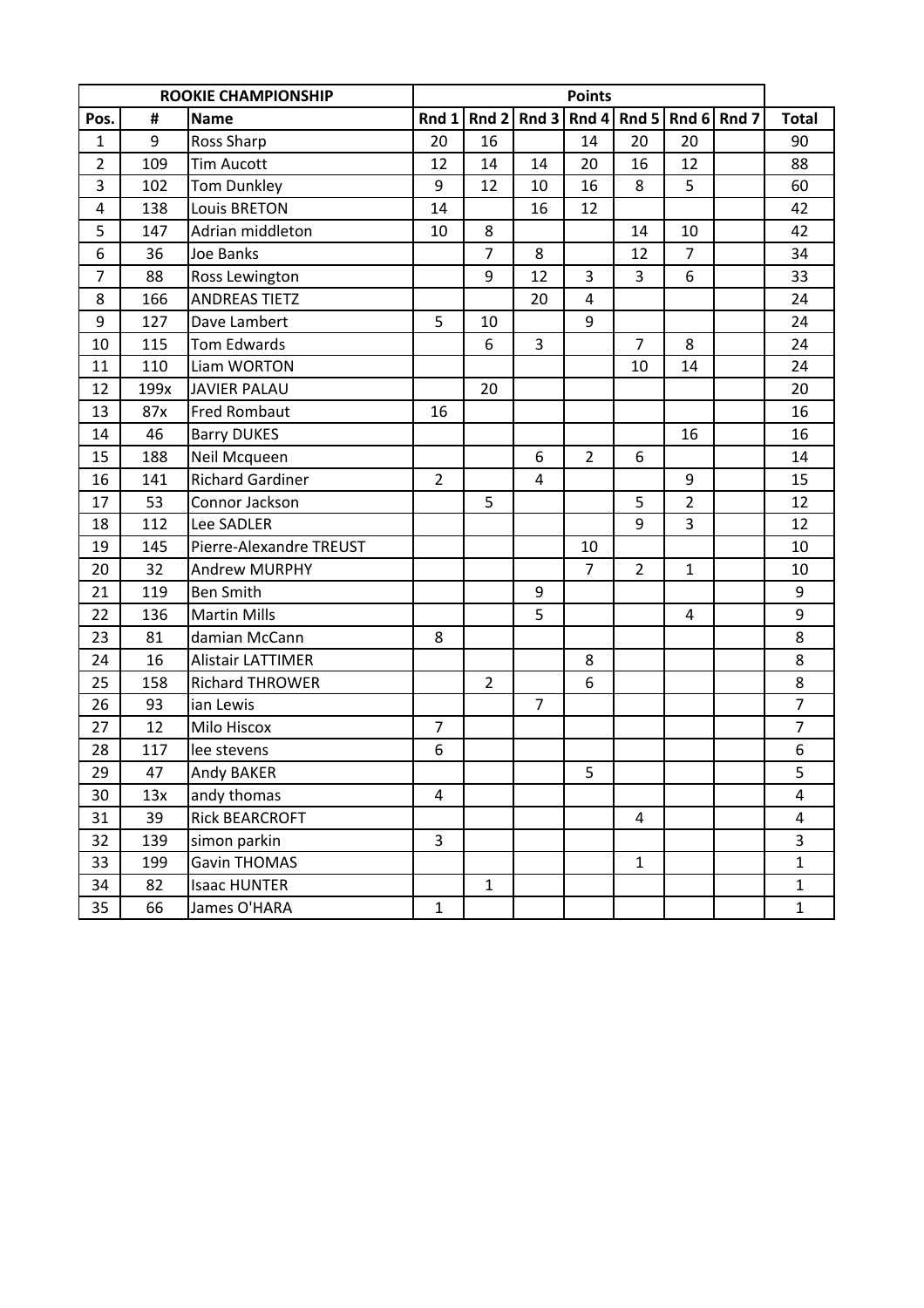| <b>Youth SENIOR STANDINGS</b> |             |                     |    | <b>Points</b> |    |    |    |    |                                                       |              |  |  |
|-------------------------------|-------------|---------------------|----|---------------|----|----|----|----|-------------------------------------------------------|--------------|--|--|
|                               | Number Name |                     |    |               |    |    |    |    | Rnd 1   Rnd 2   Rnd 3   Rnd 4   Rnd 5   Rnd 6   Rnd 7 | <b>Total</b> |  |  |
|                               | 76          | <b>Skye ADAMS</b>   | 20 | 20            | 20 | 20 | 20 |    |                                                       | 100          |  |  |
|                               | 19          | Jordan MILLER       | 16 | 14            | 16 | 16 |    |    |                                                       | 62           |  |  |
| 3                             | 25          | <b>Joe MANSELL</b>  |    |               |    |    | 16 | 20 |                                                       | 36           |  |  |
|                               | 79          | <b>Storm STACEY</b> |    | 16            |    |    |    |    |                                                       | 16           |  |  |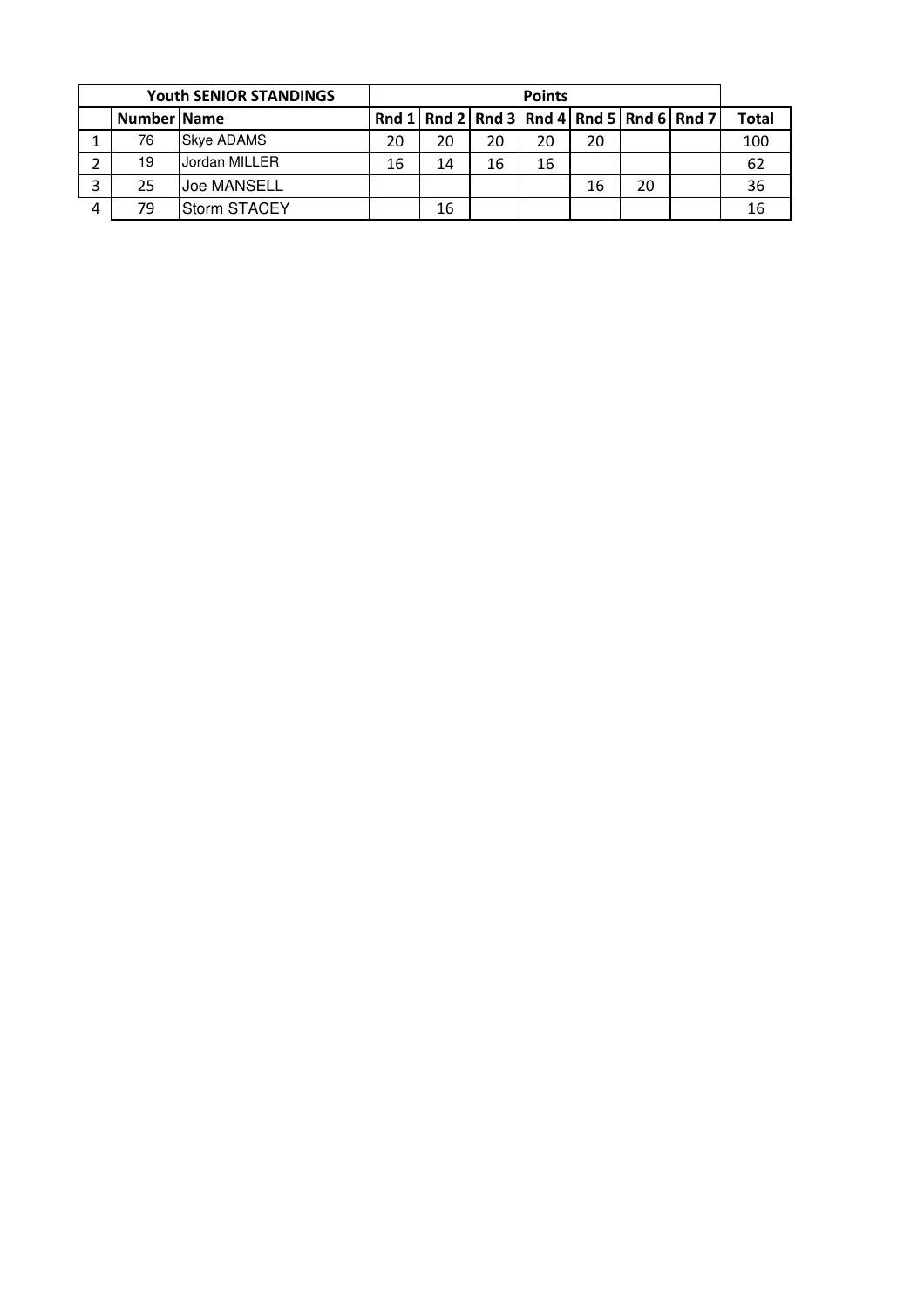|                |             | Youth INTERMEDIATE STANDINGS |    |    |                                           |    |    |    |              |
|----------------|-------------|------------------------------|----|----|-------------------------------------------|----|----|----|--------------|
|                | Number Name |                              |    |    | Rnd 1 Rnd 2 Rnd 3 Rnd 4 Rnd 5 Rnd 6 Rnd 7 |    |    |    | <b>Total</b> |
|                | 58          | <b>Joe BURDEN</b>            | 20 | 20 | 20                                        | 20 | 20 | 20 | 120          |
| $\overline{2}$ | 93          | <b>Jack BELL</b>             | 16 | 16 | 16                                        | 16 | 16 | 16 | 96           |
| 3              | 159X        | <b>Luke GARDINER</b>         |    | 14 | 10                                        | 14 | 14 | 12 | 64           |
| 4              | 91          | Leon COLLIER                 | 12 | 12 |                                           | 9  | 12 | 14 | 59           |
| 5              |             | <b>Kier ARMSTRONG</b>        | 14 |    |                                           |    |    |    | 14           |
| 6              | 13          | <b>Max INMAN</b>             |    |    |                                           | 12 |    |    | 12           |
| $\overline{7}$ | 121         | <b>Henry UNSWORTH</b>        |    |    |                                           | 10 |    |    | 10           |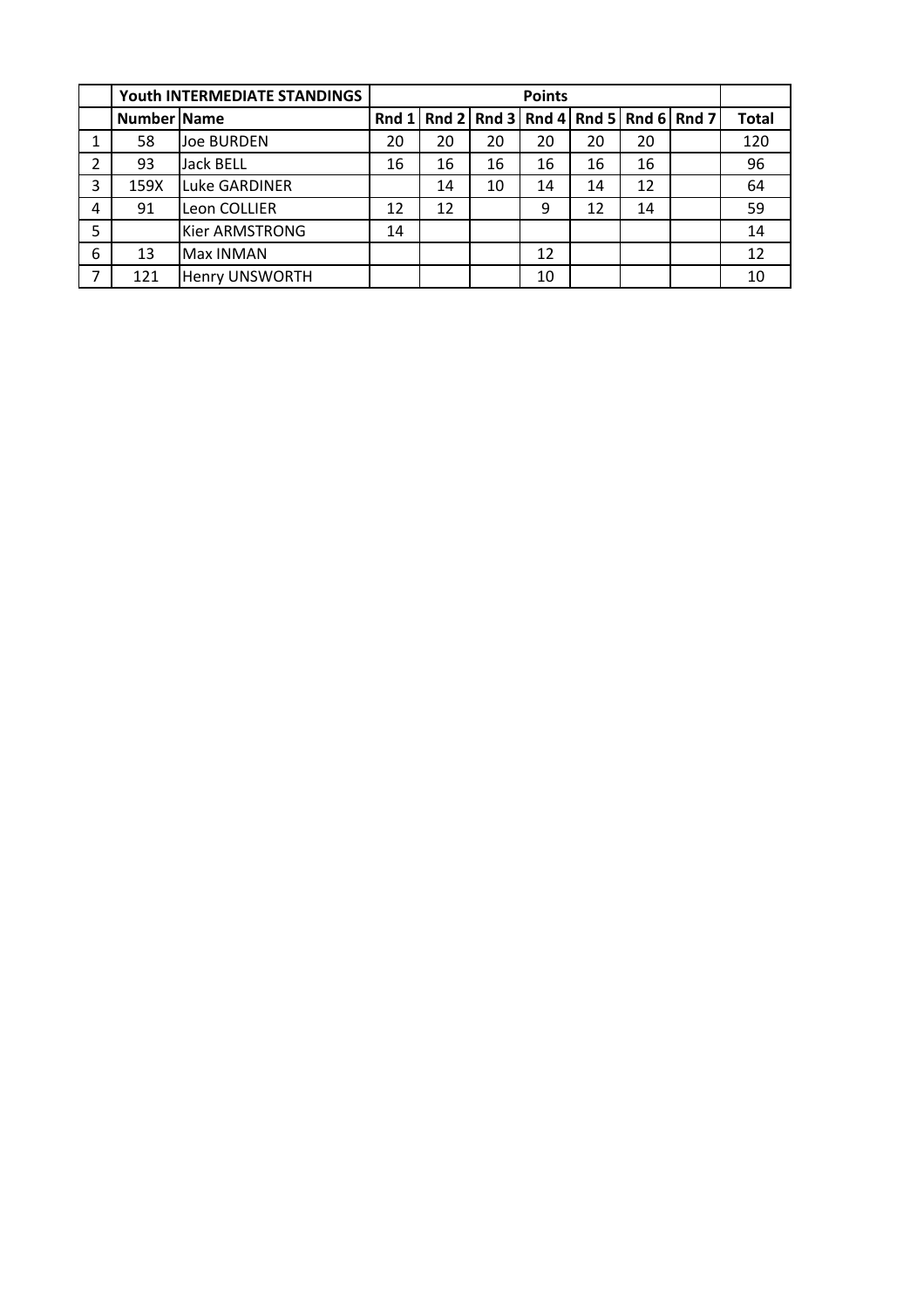|   |             | <b>Youth JUNIOR STANDINGS</b> |    |    |    |    |    |    |                                                       |              |
|---|-------------|-------------------------------|----|----|----|----|----|----|-------------------------------------------------------|--------------|
|   | Number Name |                               |    |    |    |    |    |    | Rnd 1   Rnd 2   Rnd 3   Rnd 4   Rnd 5   Rnd 6   Rnd 7 | <b>Total</b> |
|   | 128         | Ted WILKINSON                 | 20 | 20 | 12 | 20 | 20 | 20 |                                                       | 112          |
| 2 | 78          | <b>Wilbur SKIPP</b>           |    | 14 | 16 |    | 16 | 12 |                                                       | 58           |
| 4 | 36          | Maddie BANKS                  |    |    | 14 |    | 14 | 14 |                                                       | 42           |
| 3 | 199         | Dan MASON                     |    |    |    |    | 12 | 16 |                                                       | 28           |
|   | 24          | <b>Ryan FROST</b>             |    | 16 |    |    |    |    |                                                       | 16           |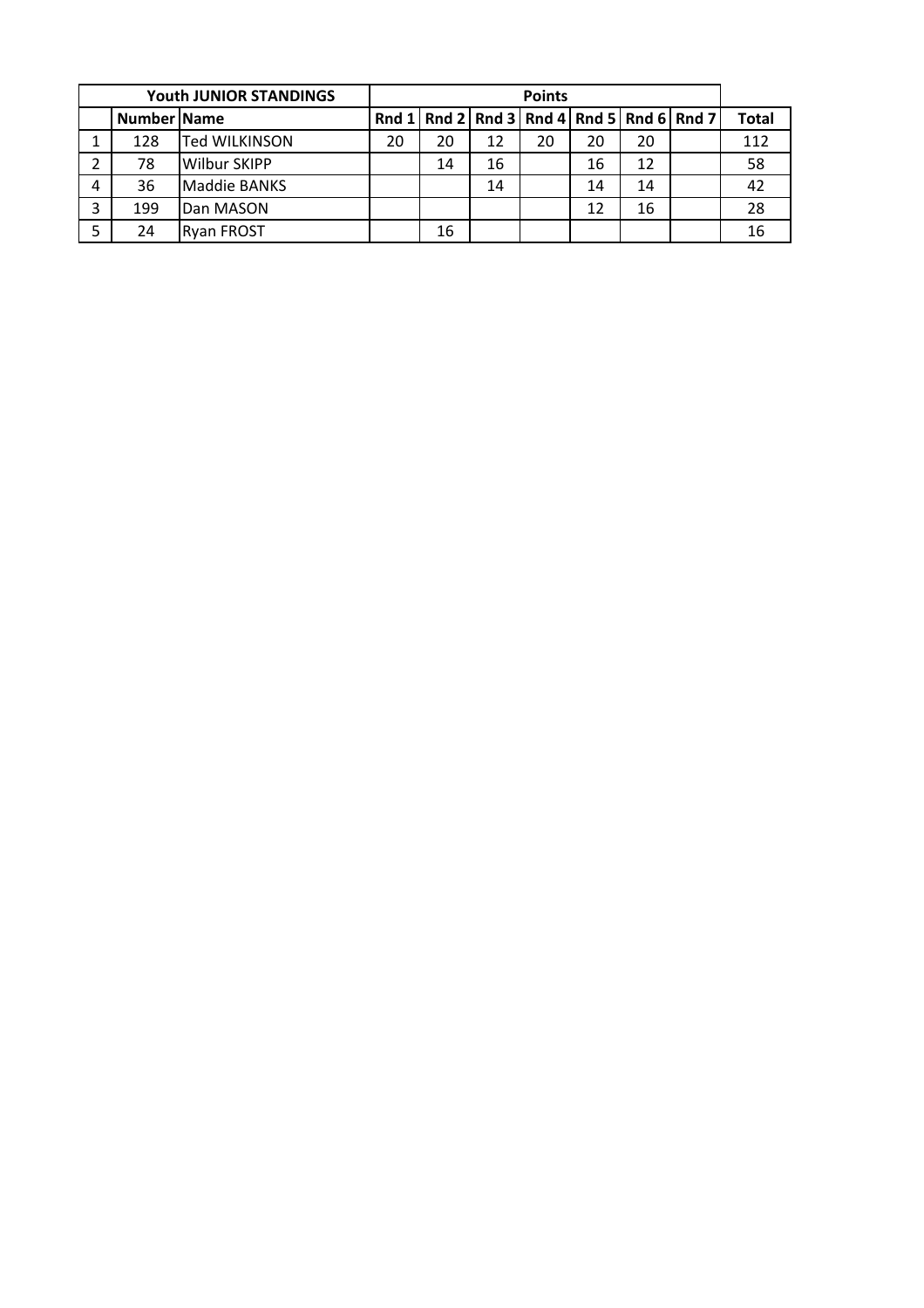|     |                | <b>THUNDERBIKE STANDINGS</b> |                | <b>Points</b>  |                                     |                |                |                |  |                         |  |  |
|-----|----------------|------------------------------|----------------|----------------|-------------------------------------|----------------|----------------|----------------|--|-------------------------|--|--|
|     | $\pmb{\sharp}$ | <b>Name</b>                  | Rnd $1$        |                | Rnd 2 Rnd 3 Rnd 4 Rnd 5 Rnd 6 Rnd 7 |                |                |                |  | <b>Total</b>            |  |  |
| 1.  | 52             | <b>Ross HERROD</b>           | 16             | 16             | 16                                  | 14             | 20             | 14             |  | 96                      |  |  |
| 2.  | 122            | Sean VUKOVIC                 | 20             |                | 20                                  | 20             | 14             | 20             |  | 94                      |  |  |
| 3.  | 35             | Mike HILL                    | 14             | 10             | 14                                  | 16             | 9              | 10             |  | 73                      |  |  |
| 4.  | 97             | <b>Guy SUTHERLAND</b>        | 12             | 12             | 9                                   | $\overline{2}$ | 16             | 12             |  | 63                      |  |  |
| 5.  | 13             | Gary INMAN                   | 5              | 14             | 8                                   | 12             | 10             | 9              |  | 58                      |  |  |
| 6.  | $\overline{3}$ | Paul SHELDON                 |                | 6              | 10                                  | $\overline{7}$ | $\overline{7}$ | 8              |  | 38                      |  |  |
| 7.  | 34             | <b>Andrew SMITH</b>          | 10             | $\overline{7}$ | $\overline{7}$                      | 9              | 4              |                |  | 37                      |  |  |
| 8.  | 42             | <b>Tom CLEMANS</b>           |                | 20             |                                     | 10             |                |                |  | 30                      |  |  |
| 9.  | 6              | Chris DECOMBARD              | $\overline{7}$ | 9              |                                     | 8              |                |                |  | 24                      |  |  |
| 10. | 79             | <b>Guto LLEWELYN</b>         |                |                |                                     |                | 8              | 16             |  | 24                      |  |  |
| 11. | 45             | <b>Geoff CAIN</b>            | 3              |                | 12                                  |                | 6              |                |  | 21                      |  |  |
| 12. | 62             | <b>Bram DE ROEK</b>          | 8              |                | 6                                   | 6              |                | $\mathbf{1}$   |  | 21                      |  |  |
| 13. | 47             | Anthony BROWN                |                | 8              |                                     |                | 12             |                |  | 20                      |  |  |
| 14. | 43             | Matt MOORE                   | 6              | 3              |                                     | 3              |                |                |  | 12                      |  |  |
| 15. | 27             | Drogo MICHIE                 | $\overline{2}$ | 5              |                                     | 5              |                |                |  | 12                      |  |  |
| 16. | 32             | <b>Andrew MURPHY</b>         |                |                |                                     | $\mathbf{1}$   | 5              | 6              |  | 12                      |  |  |
| 17. | 18             | Jon BELL                     | 9              |                |                                     |                |                |                |  | 9                       |  |  |
| 18. | 88             | Jamie COURTNEY               |                |                |                                     |                |                | $\overline{7}$ |  | $\overline{7}$          |  |  |
| 19. | 85             | David VAN PARIJS             | $\mathbf{1}$   |                | 5                                   |                |                |                |  | 6                       |  |  |
| 20. | 176            | David WEIGHT                 |                |                |                                     |                |                | 5              |  | 5                       |  |  |
| 21. | 86             | Tom WRIGHT                   | 4              |                |                                     |                |                |                |  | 4                       |  |  |
| 22. | 103            | Allessandro ROSSI            |                | $\overline{4}$ |                                     |                |                |                |  | $\overline{\mathbf{4}}$ |  |  |
| 23. | 517            | Julian HEPPENKAUSEN          |                |                | $\overline{4}$                      |                |                |                |  | $\overline{\mathbf{4}}$ |  |  |
| 24. | 8              | <b>Guy MARTIN</b>            |                |                |                                     | 4              |                |                |  | $\overline{\mathbf{4}}$ |  |  |
| 25. | 82             | <b>Isaac HUNTER</b>          |                | $\overline{2}$ | $\overline{2}$                      |                |                |                |  | 4                       |  |  |
| 26. | 112            | Lee SADLER                   |                |                |                                     |                |                | 4              |  | $\overline{\mathbf{4}}$ |  |  |
| 27. | 44             | Lez STEVENS                  |                |                | 3                                   |                |                |                |  | 3                       |  |  |
| 28. | 147            | <b>Adrian MIDDLETON</b>      |                |                |                                     |                | 3              |                |  | $\overline{3}$          |  |  |
| 29. | 66             | James O'HARA                 |                |                | $\mathbf{1}$                        |                |                | $\overline{2}$ |  | $\overline{3}$          |  |  |
| 30. | 136            | <b>Martin MILLS</b>          |                |                |                                     |                |                | 3              |  | 3                       |  |  |
| 31. | 76             | <b>Brad HARDMAN</b>          |                |                |                                     |                | $\overline{2}$ |                |  | $\overline{2}$          |  |  |
| 32. | 64             | Jeremy SKIPP                 |                | $\mathbf{1}$   |                                     |                |                |                |  | $\mathbf{1}$            |  |  |
| 33. | 134            | <b>Chris JENNER</b>          |                |                |                                     |                | $\mathbf{1}$   |                |  | $\mathbf{1}$            |  |  |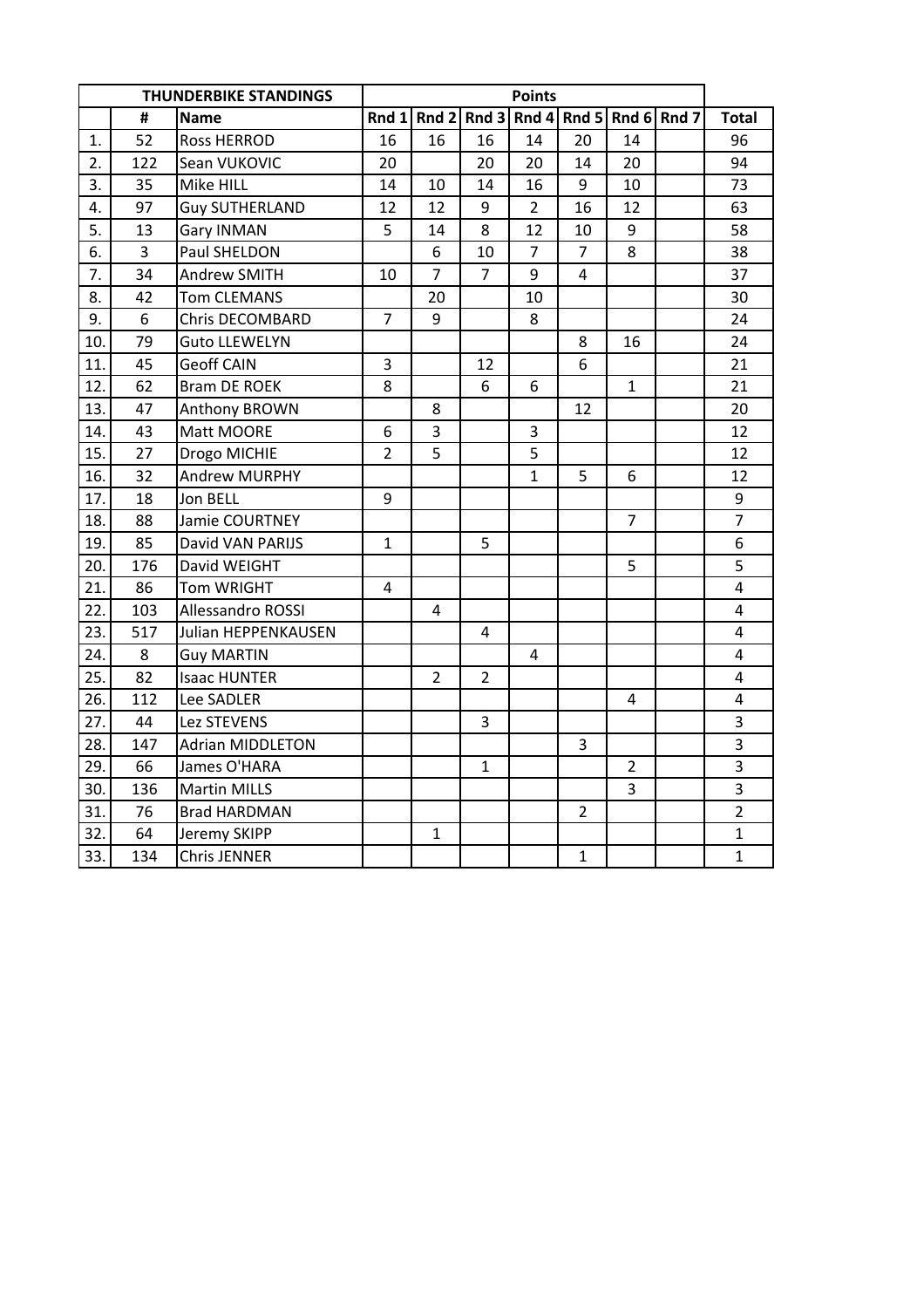|                |                | <b>MINIBIKE STANDINGS</b> | <b>Points</b> |                |       |                |                |                |       |                |
|----------------|----------------|---------------------------|---------------|----------------|-------|----------------|----------------|----------------|-------|----------------|
|                | #              | <b>Name</b>               | Rnd $1$       | Rnd 2          | Rnd 3 | Rnd 4          | Rnd 5          | Rnd 6          | Rnd 7 | <b>Total</b>   |
| $\mathbf{1}$   | 67             | <b>Justin HEAVENS</b>     | 16            | 16             | 7     | 14             | 14             | 8              |       | 75             |
| $\overline{2}$ | 36             | <b>Joe BANKS</b>          |               |                | 20    |                | 20             | 16             |       | 56             |
| 3              | 56             | Alfie COLLETT             |               | 20             | 16    | 12             |                |                |       | 48             |
| 4              | $\overline{7}$ | <b>Geoff CAIN</b>         | 20            |                |       |                | 16             | 12             |       | 48             |
| 5              | 20             | <b>Toby HALES</b>         |               |                | 14    | 20             |                |                |       | 34             |
| 6              | 96             | <b>Adam WALLER</b>        | 14            | 5              |       |                | $\overline{7}$ | 5              |       | 31             |
| $\overline{7}$ | 207            | Lucia AUCOTT              |               |                |       | $\overline{7}$ | 10             | $\overline{7}$ |       | 24             |
| 8              | 34             | <b>Andrew SMITH</b>       |               |                |       |                | 12             | 10             |       | 22             |
| 9              | 56             | <b>Toria JAYMES</b>       |               |                |       | 6              | 8              | 6              |       | 20             |
| 10             | 247            | Matthew COLE              |               |                |       |                |                | 20             |       | 20             |
| 11             | 23             | <b>Stuart AVERY</b>       | 9             | 6              | 3     |                |                |                |       | 18             |
| 12             | 98             | <b>Richard MASON</b>      |               |                |       | 16             |                |                |       | 16             |
| 13             | 33             | Sean KELLY                |               | 14             |       |                |                |                |       | 14             |
| 14             | 131            | Dan FOREMAN               |               |                |       |                |                | 14             |       | 14             |
| 15             | 78             | Jeremy SKIPP              |               | 12             |       |                |                |                |       | 12             |
| 16             | 39             | <b>Rick BEARCROFT</b>     | 12            |                |       |                |                |                |       | 12             |
| 17             | 47             | Anthony BROWN             |               |                | 12    |                |                |                |       | 12             |
| 18             | 198            | <b>Fabio BRIONES</b>      |               | 10             |       |                |                |                |       | 10             |
| 19             | 90x            | <b>Oliver HENRY</b>       | 10            |                |       |                |                |                |       | 10             |
| 20             | 10             | <b>Rob KINGERBY</b>       |               |                |       | 10             |                |                |       | 10             |
| 21             | 101            | Jon DYER                  |               |                |       |                | 6              | 4              |       | 10             |
| 22             | 29             | Mark TEGERDINE            |               | 9              |       |                |                |                |       | 9              |
| 23             | 54             | Peter BOAST               |               |                | 9     |                |                |                |       | 9              |
| 24             | 42             | <b>Tom CLEMANS</b>        |               |                |       | 9              |                |                |       | 9              |
| 25             | 76             | <b>Tom DUNKLEY</b>        |               |                |       |                | 9              |                |       | 9              |
| 26             | 79             | <b>Brad HARDMAN</b>       |               |                |       |                |                | 9              |       | 9              |
| 27             | 199            | Javier PALAU              |               | 8              |       |                |                |                |       | 8              |
| 28             | 97             | <b>Guy SUTHERLAND</b>     |               |                | 8     |                |                |                |       | 8              |
| 29             | 8              | <b>Jake MASON</b>         |               |                |       | 8              |                |                |       | 8              |
| 30             | 53             | <b>Billy PEARSON</b>      |               | $\overline{7}$ |       |                |                |                |       | $\overline{7}$ |
| 31             | 89             | <b>Hubert BASTIE</b>      |               |                | 6     |                |                |                |       | 6              |
| 32             | 37             | Leah TOKELOVE             |               |                |       | 5              |                |                |       | 5              |
| 33             | 136            | Tom PATIENT               |               |                |       |                | 5              |                |       | $\overline{5}$ |
| 34             | 98             | Luke BRACKENBURY          |               | 4              |       |                |                |                |       | $\overline{4}$ |
| 35             | 88             | <b>Ross LEWINGTON</b>     |               |                | 4     |                |                |                |       | $\overline{4}$ |
| 36             | 94             | Norm JOSS                 |               | 3              |       |                |                |                |       | 3              |
| 37             | 33             | <b>Olly BROCKLESBY</b>    |               | $\overline{2}$ |       |                |                |                |       | $\overline{2}$ |